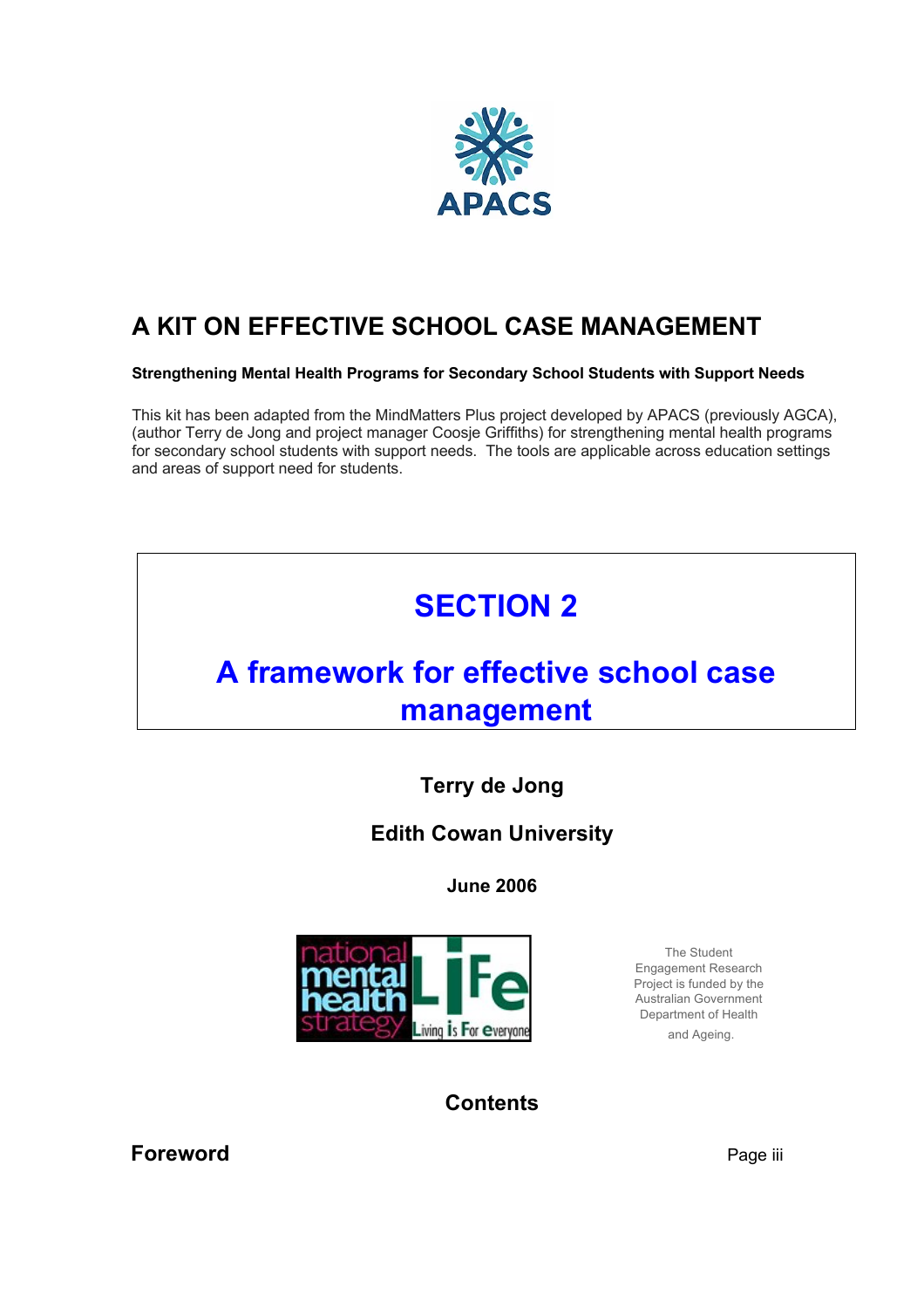| <b>Acknowledgements</b>                                 | Page iv  |
|---------------------------------------------------------|----------|
| <b>About this kit</b>                                   | Page vi  |
| <b>Glossary of key terms</b>                            | Page vii |
| <b>SECTION 1: Overview: MM+ Case Management Project</b> | Page 1   |

**1.1 Background and Rationale** Page 1 **1.2 Aim of the project** Page 5 **1.3**  Page 5 **1.4 Summary of the framework** Page 6

| <b>SECTION 2: A framework for effective school case</b><br>management                | Page 9  |
|--------------------------------------------------------------------------------------|---------|
| 2.1 The three levels of school case management support                               | Page 9  |
| <b>2.2 The Framework</b>                                                             | Page 10 |
| 2.2.1 Principles                                                                     | Page 10 |
| 2.2.2 A Definition                                                                   | Page 12 |
| <b>2.2.3 Aims</b>                                                                    | Page 12 |
| <b>2.2.4 Processes</b>                                                               | Page 13 |
| <b>SECTION 3: A kit for developing effective school case</b><br>management practices | Page 20 |
| Appraising our school's case management system: An overview                          | Page 21 |
| Checklist A: Appraising our school's case management system                          | Page 22 |
| <b>Checklist B: Appraising our school's case management strategies</b>               | Page 24 |
| Establishing a case management development plan                                      | Page 32 |
| Summaries of main aspects of effective school case<br>management                     | Page 34 |
| <b>Case Conference Record</b>                                                        | Page 52 |
| <b>Privacy and Confidentiality</b>                                                   | Page 54 |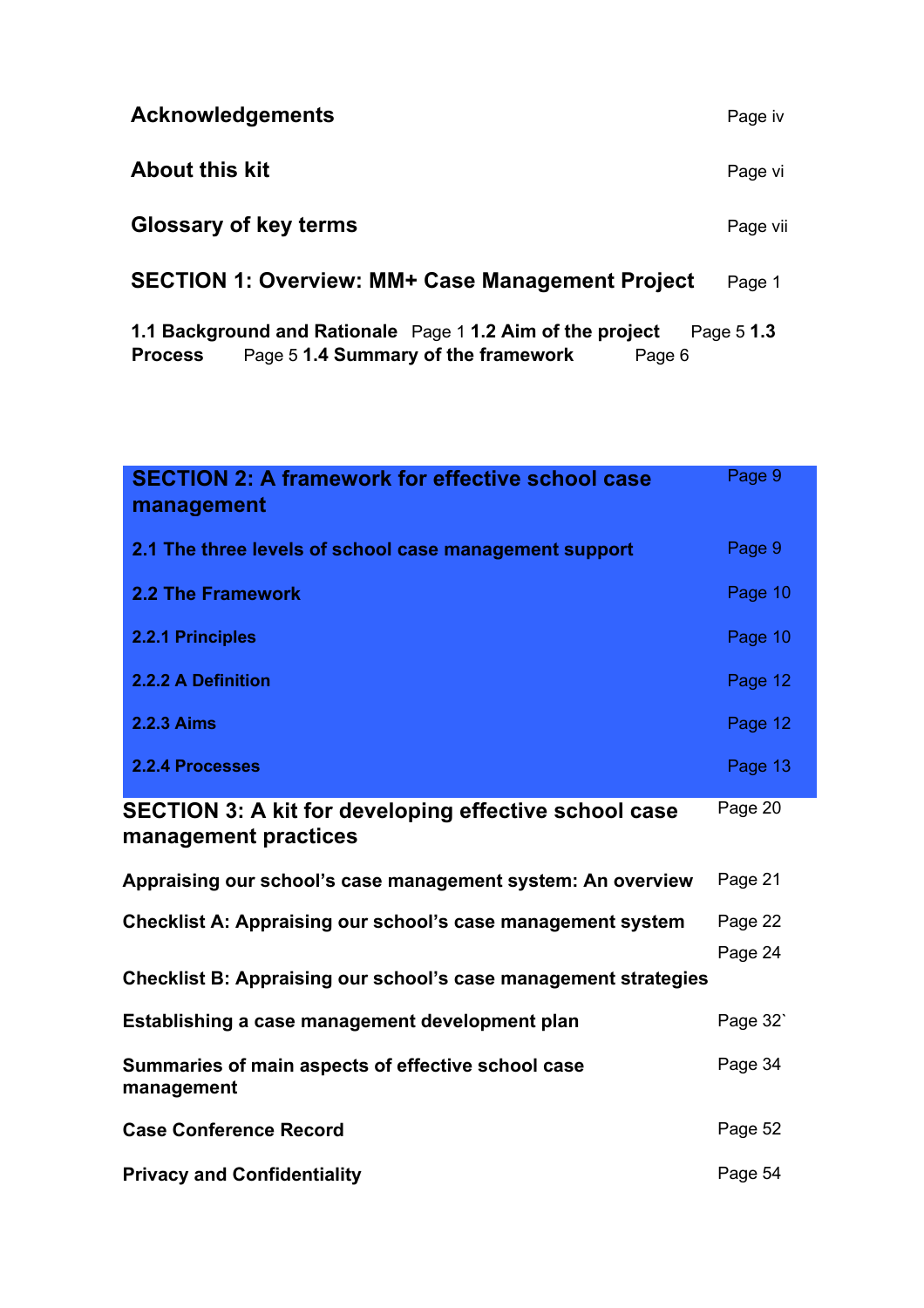#### **References**

Page 60

## **SECTION 2: A framework for effective school case management**

This section encompasses the detailed version of what constitutes effective school case management as contained in the report on the review (de Jong, 2005). This framework is presented in accordance with Table 1 on page 6: *A framework for effective school case management* which consists of four key areas related to the principles, definition, aims, and processes of effective school case management. There are two main aims to this section: firstly, to offer a resource to mental health specialists whose work involves school case management, such as school psychologists, school counsellors, social workers, youth workers, and G.P.'s; and secondly, to provide a comprehensive cross reference for school-based staff who are not specialists in the area of school case management but are involved in working with secondary school students who have support needs. These staff may include administrators (eg. principals, deputy principals, heads of departments, team leaders), student services personnel; and possibly teachers. Section 3, the Kit on effective school case management practice, is closely aligned with the framework so that anyone involved in appraising their school case management practices, or developing an action plan to improve their case management, or facilitating a professional learning program, can make a quick, and easy reference to any specific detail in the framework as and when required. It should be noted though that as a result of editing for easier application, the Kit differs slightly in parts to the framework.

## **2.1 The three levels of school case management support**

Secondary schools are complex organisations. Although there are many similarities in the ways they operate, secondary schools tend to differ in their cultures and are generally unique in their own ethos and ways of doing things. Contextual differences, the capacity of school-based staff involved in student services, and variance in resources provision are some of the important factors to take into account when considering how secondary schools cater for students who have support needs. This is particularly relevant to the way in which case management processes are applied in secondary schools, and indeed how staff understand this concept in the first instance. The review (de Jong, 2005) that preceded the development of this Kit noted that definitions of case management are as varied as the contexts within which it is applied. One study (O'Dowd et al, 2001) pointed out that case management was typically defined as a one-toone process where the focus was working with individuals. However, this study revealed that most effective case management in schools reflected a *holistic approach* which included working with individuals, groups, and undertaking systemic work within and beyond the school. The framework for effective case management presented in this section is based on this approach. It conceptualises case management structures and processes in the secondary school context as occurring on three inter-connected levels of support:

- **System Support** (eg. policy, central office, district office, community-based mental health programs, mental health specialists)
- **School Support** (eg. Health Promoting Schools Framework, leadership, student services, teachers, students)
- **Individual Support** (eg. the School Case Management (SCM) team, individualised learning and/or behaviour plans, mentoring).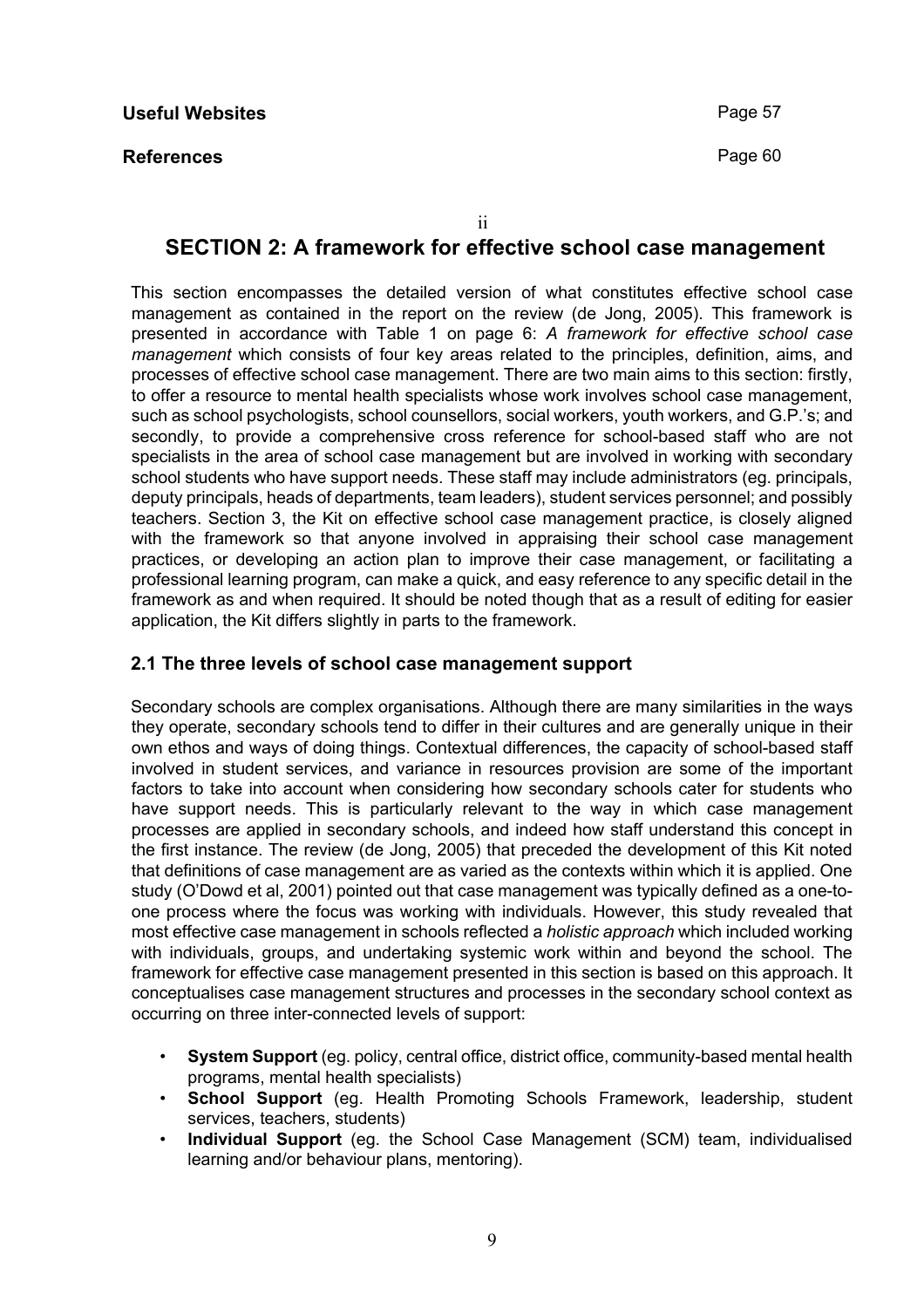Figure 2 on the next page illustrates these support levels of case management structures and processes.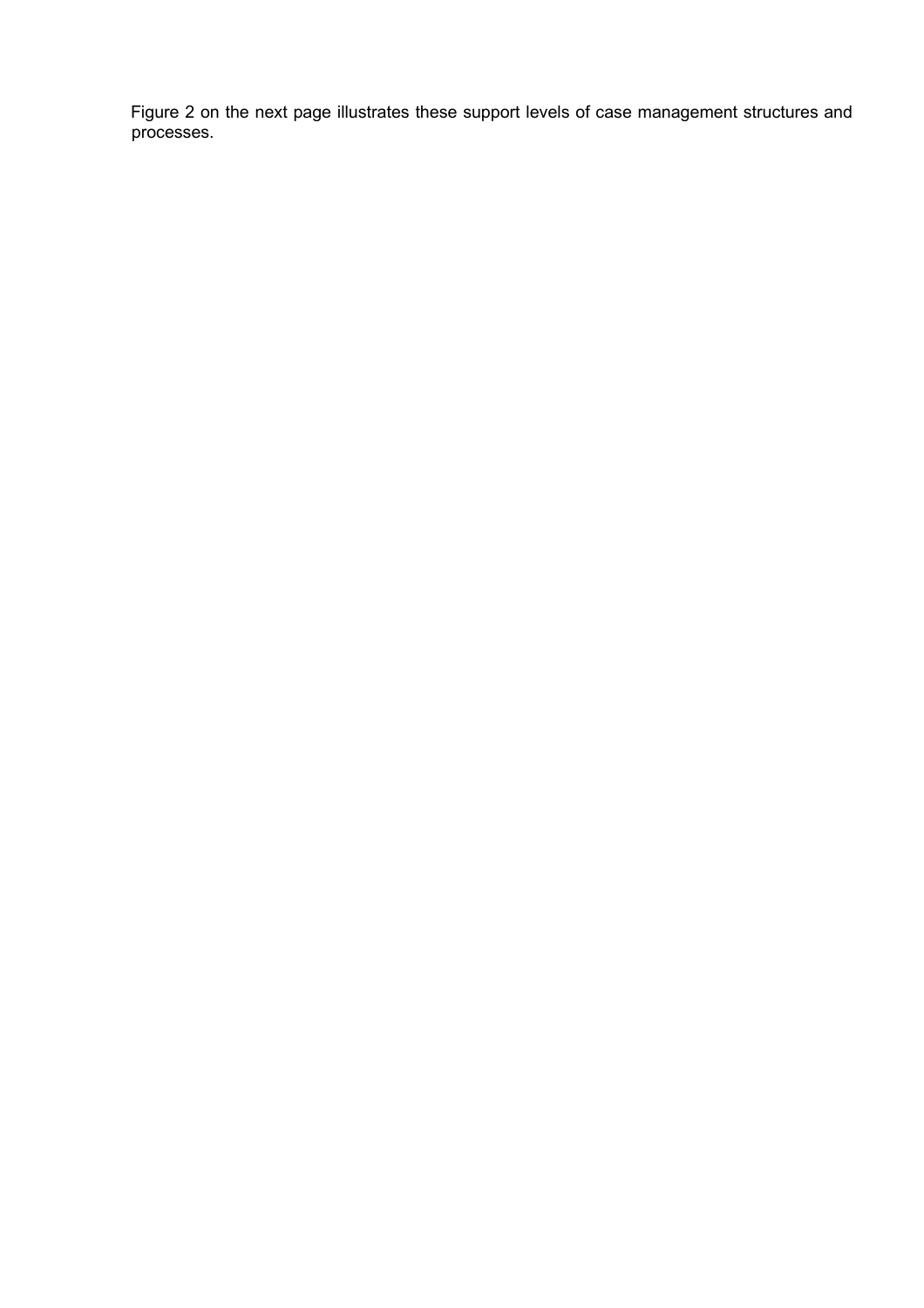

**Figure 2: Levels of support associated with school case management structures and processes** 

## **2.2 The Framework**

#### **2.2.1 Principles**

# **PRINCIPLES OF EFFECTIVE SCHOOL CASE MANAGEMENT**  There are 5 principles that should underpin effective school case management: *1. The promotion of the student's health and well-being* 1.1 Focus on the **personal** and **educational development** and **empowerment** of the student.

1.2 The student is supported and encouraged to be **self-reliant** and **independent**, and to engage in **appropriate help-seeking behaviours.**

1.3 When responding to a student's needs, the **values** of the student and his/her family are recognised.

1.4 A commitment to establishing a **positive and respectful relationship** with the student.

1.5 A **community based focus** – the maintenance of the student's connections with his/her broader community, including school, peers, and family.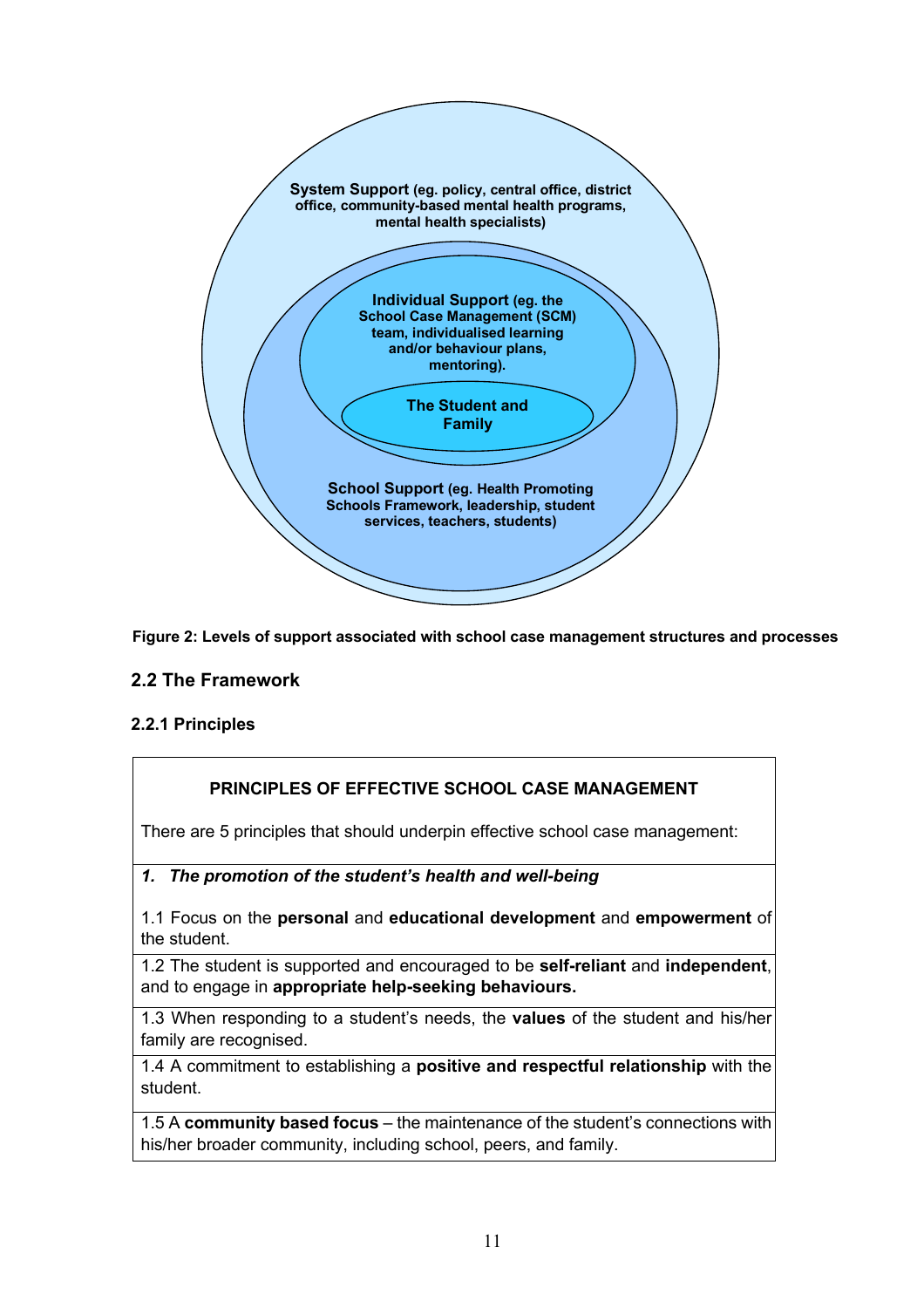1.6 To maximise participation in shared **decision-making**, the feelings and views of the student, and where possible his/her family, are actively sought and incorporated in consequent planning and action.

## *2. An individualised process*

2.1 An **individualised action plan** which is based on comprehensive assessment.

2.2 This plan is developed in **collaboration** with the student, and where appropriate his/her parents/caregivers, and includes his/her preferences and choices.

2.3 It builds on the student's **personal strengths**.

2.4 The plan is **flexible and responsive** to the needs of the student.

2.5 It is **outcomes focused**.

*3. Maintenance of legal and human rights, privacy and confidentiality*

3.1 The student's **legal and human rights** are respected in terms of the prevention of sexual, physical, financial, neglect and emotional abuse.

3.2 Interventions are **developmentally appropriate** and **least intrusive.**

3.3 Appropriate standards of **duty of care** are applied.

3.4 The student's and parents' right to **privacy and confidentiality** is acknowledged, and he/she is informed about confidentiality policies and practices, particularly in relation to what information is being requested, why it is being requested, and who has access to it<sup>1</sup>.

3.5 **All school staff** should be made **aware** of privacy and confidentiality policies and practices.

3.6 The **process of collecting information** is limited only to information that is relevant to the case management process, and is conducted lawfully, fairly, and non-intrusively.

3.7 The student is aware of the **limitations of confidentially** (eg. subpoenas, child protection).

3.8 The case manager **advocates for the rights** of his/her student within the legislative and funding frameworks that apply to the student.

*4. Non-discriminatory and culturally appropriate practice*

4.1 Access, within its scope and capacity, to a process that is **nondiscriminatory**, and offers a **non-threatening** and comfortable environment.

4.2 A sensitivity to and respect for the student's **values, culture, and language**.

<sup>&</sup>lt;sup>1</sup> On page 54 is a handout on the key elements of Privacy and Confidentiality. See Useful Websites on page 57: **Reach Out! Confidentiality** - an informative fact sheet, written primarily for young people, about confidentiality; **Lawstuff. Know your rights** - information about the legal age to automatic rights to confidential health care in your state.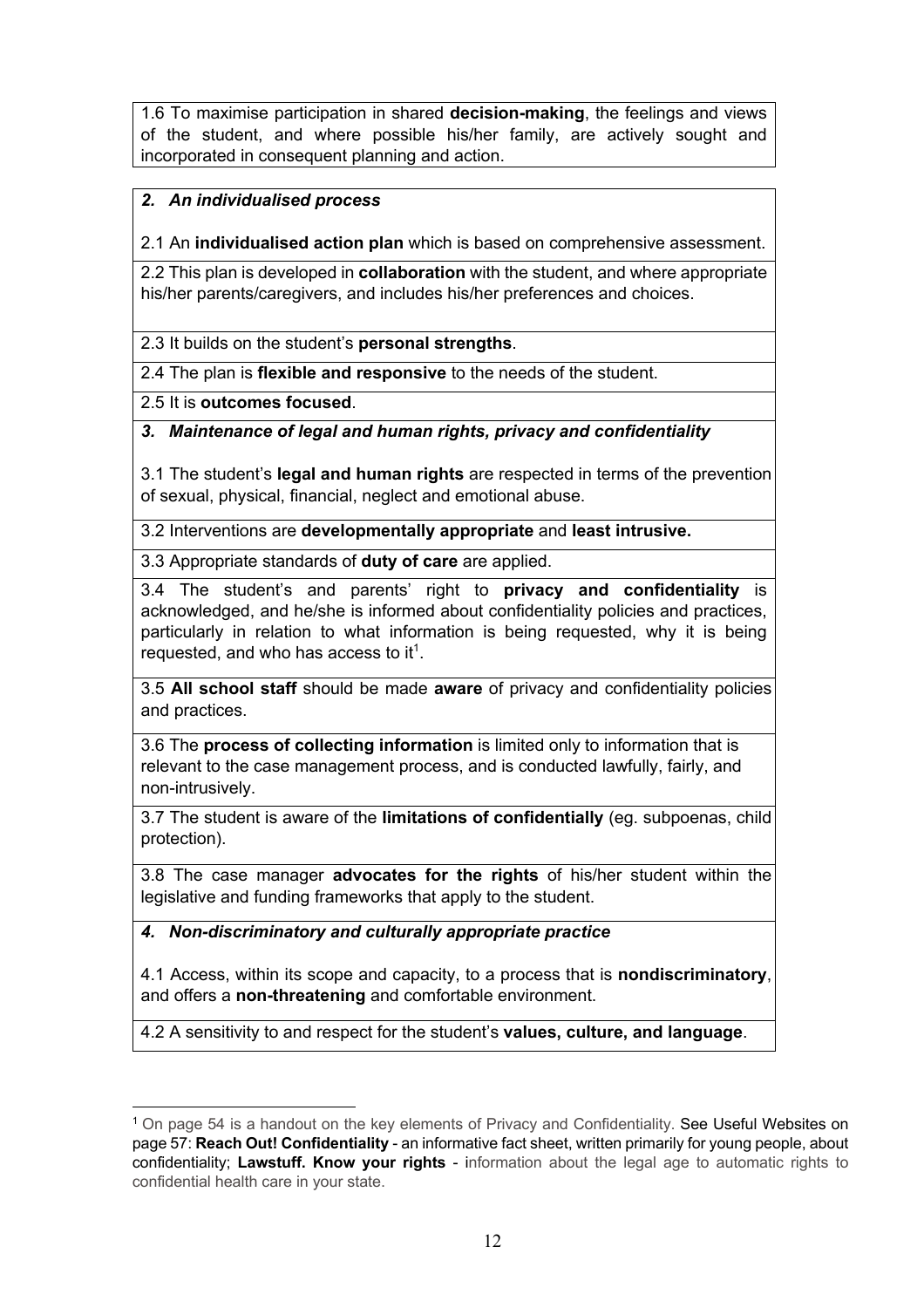## *5. An efficient and purposeful management process*

5.1 A **well coordinated**, **planned** and **reliable** process.

5.2 **Planning** is **timely**, **inclusive** of all stakeholders, and **collaborative** by involving all stakeholders.

5.3 Processes and strategies to address student needs are **realistically planned** with **available quality resources** in mind.

5.4 An emphasis on **continuity**, **predictability** and **consistency**.

5.5 A process that is **evaluated**, **accountable** and **transparent** to all parties involved, with a view to periodic reviews for efficacy and adjustments being made as needed.

5.6 **Personnel** who are **trained** and **skilled**, adhere to ethical and professional case management standards, and hold appropriate educational qualifications and professional licensure.

5.7 Each case management process is **well documented**, participants, particularly the student, have agreed to the content and follow-up on action and the review process.

## **2.2.2 A Definition**

## **A DEFINITION OF EFFECTIVE SCHOOL CASE MANAGEMENT**

Effective school case management is primarily a **collaborative process** intrinsic to the delivery of quality services designed to **meet the needs** of school students who have support requirements. Mindful of including **the views of students**, it is **student focused** and aims to develop, monitor, disseminate, and evaluate a **plan of action** to enable these students **to function to the best of their ability and circumstances** within and beyond the school system despite having support needs.

## **2.2.3 Aims**

## **MAIN AIMS OF EFFECTIVE SCHOOL CASE MANAGEMENT**

- 1. To enable **students to function to the best of their ability** and circumstances within and beyond the school system despite having support needs
- 2. To contribute to engaging students in **meaningful learning**
- 3. To develop, monitor, disseminate, and evaluate a **plan of action**
- 4. To achieve a seamless service delivery through the **coordination of and collaboration** between service providers
- 5. To ensure that the student with his/her parents/caregivers has **access to these service providers**
- 6. To actively involve and empower the student(s) and their parents/caregivers in **decision-making processes**
- 7. To assist **teachers and school staff in their work** with students who have support needs.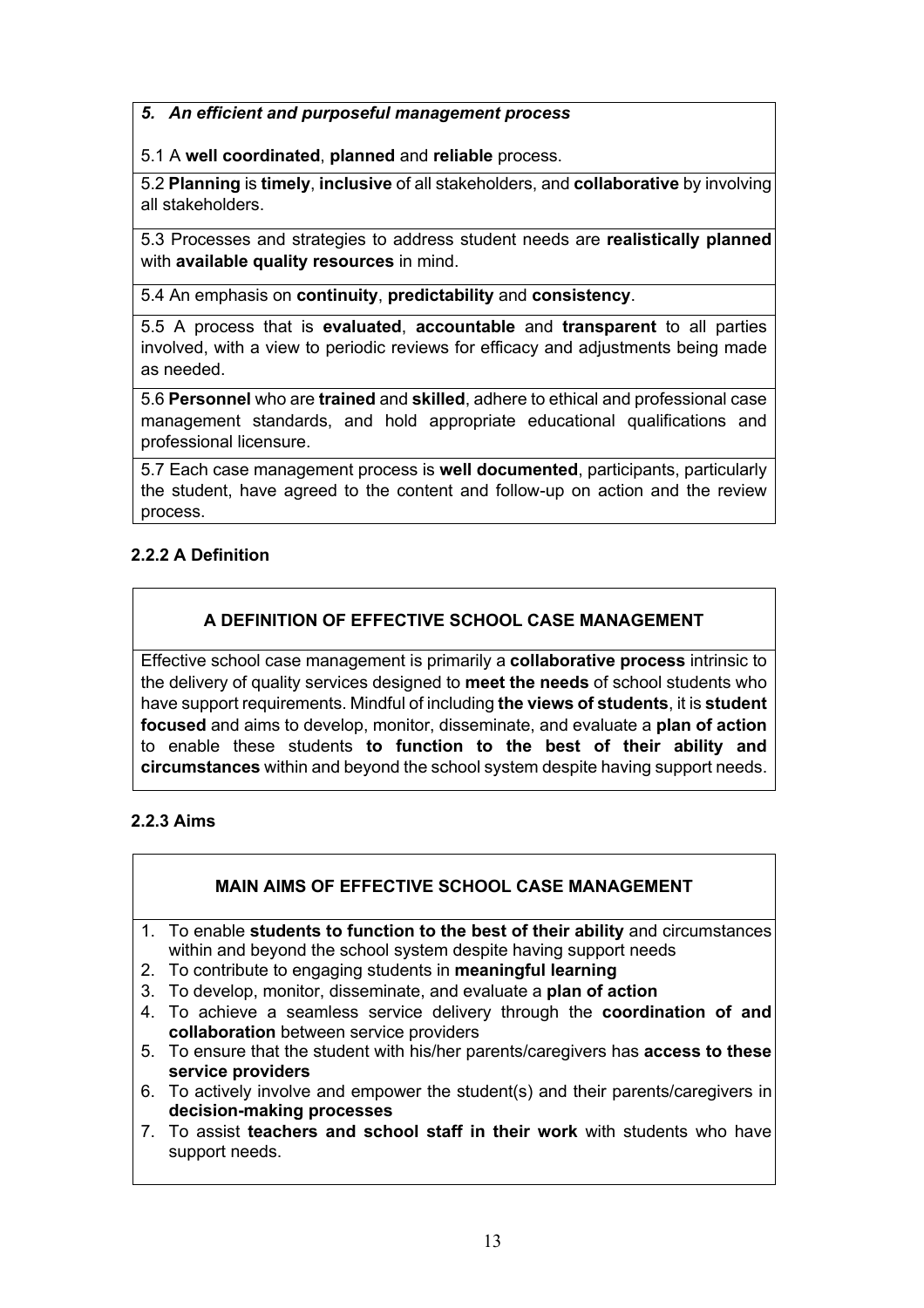## **2.2.4 Processes**

 $\mathbf{r}$ 

## 2.2.4.1 Establishing a school-based system

| <b>ESTABLISHING A SYSTEM FOR EFFECTIVE SCHOOL CASE MANAGEMENT</b>                                                                                                                                                                                                                                                                                                                                                                                                          |  |  |  |  |  |  |
|----------------------------------------------------------------------------------------------------------------------------------------------------------------------------------------------------------------------------------------------------------------------------------------------------------------------------------------------------------------------------------------------------------------------------------------------------------------------------|--|--|--|--|--|--|
| 1. Effective school case management is a process that is integral to a whole school<br>approach to mental health promotion and suicide prevention.                                                                                                                                                                                                                                                                                                                         |  |  |  |  |  |  |
| 2. This approach is consistent with a Health Promoting Schools Framework which<br>strives: (a) to create a school environment where students feel safe, valued,<br>engaged, and purposeful; and (b) to support the school community to take<br>positive action in creating and sustaining a climate of health and wellbeing.                                                                                                                                               |  |  |  |  |  |  |
| 3. Working within a Health Promoting Schools Framework, a school case<br>management (SCM) team is established. This is usually an existing school<br>team such as a student services or welfare team.                                                                                                                                                                                                                                                                      |  |  |  |  |  |  |
| 4. The establishment of the SCM team requires the strong support of the school<br>executive and school community in general.                                                                                                                                                                                                                                                                                                                                               |  |  |  |  |  |  |
| 5. The main purpose of the SCM team is to offer a school-based system of care<br>that is multi-disciplinary and collaborative and aims to achieve better mental<br>health outcomes for students with support needs.                                                                                                                                                                                                                                                        |  |  |  |  |  |  |
| 6. In partnership with the student, parents/carers, and community (eg. mental health<br>services, child and family services, recreational services, education services,<br>ethnic associations, juvenile justice) the SCM team is responsible for<br>identifying or creating referral pathways which are comprehensive and<br>inclusive processes of addressing the needs of students with support needs<br>more successfully.                                             |  |  |  |  |  |  |
| 7. The SCM team adopts a "wrap-around" approach. This is a flexible system of<br>pastoral care which is primarily concerned with collaboratively devising an<br>integrated action plan for individual students with support needs. This involves<br>actively engaging the student him/herself, parents/carers, and school community<br>partners in planning and decision-making so that the needs of the student are<br>adequately addressed within and beyond the school. |  |  |  |  |  |  |
| 8. The membership of the SCM team will vary according to the main support needs<br>of the school student population and individual students, and available<br>resources.                                                                                                                                                                                                                                                                                                   |  |  |  |  |  |  |
| 9. The SCM team should ideally constitute a school administrator; a student<br>services/pastoral care staff member; the school psychologist/counsellor and<br>other allied heath services if appropriate (such as a local "Divisions of General<br>Practice" G.P.; and specialist allied health providers such as a clinical<br>psychologist, a chaplain, a social worker, and youth worker).                                                                              |  |  |  |  |  |  |
| 10. The roles and responsibilities of the members of the SCM team are<br>determined and clearly understood. This includes identifying a coordinator of the<br>team, establishing arrangements for meetings, deciding on an ongoing case<br>instituting processes of accountability (i.e. clear<br>manager, and<br>line<br>management).                                                                                                                                     |  |  |  |  |  |  |

Ť.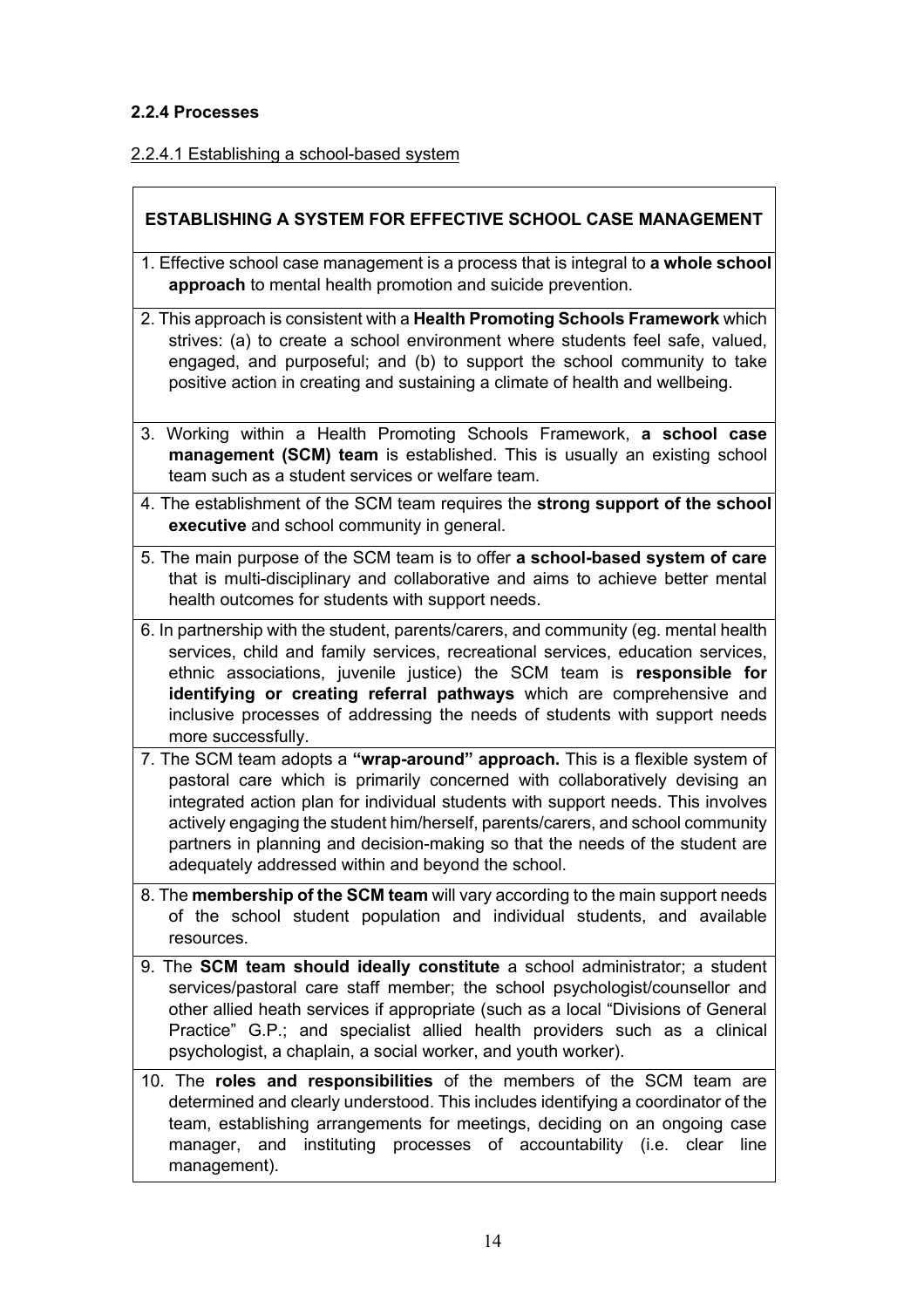|  | 11. The SCM team should ideally develop a shared vision by explicitly: |  |  |  |
|--|------------------------------------------------------------------------|--|--|--|
|  |                                                                        |  |  |  |

- establishing shared goals;
- determining the collective base of knowledge and skills that the team has;
- recognising the interdependence of the team members;
- establishing a shared understanding of student needs;
- clarifying their criteria for offering a student case management processes;
- identifying SCM team concerns;
- establishing evaluation measures;
- ensuring that power, decision-making, and accountability for outcomes are shared.

## 12. The SCM team becomes a **coordinated team** by:

- establishing roles;
- having regular meetings;
- planning workloads;
- discussing and sharing goals and interventions for individual students with support needs;
- responding to critical incidents associated with students who have support needs;
- planning preventative programs for students with support needs.
- 13. The SCM team have **Professional Learning** to assist in effective case management processes, content and coordination e.g. Brief Strategic/ Solutionfocused Therapies; non-punitive counselling skills.
- 14. The SCM **builds alliances and relationships** with a range of agencies to facilitate their involvement in case management meetings.

15. The SCM team needs to be **adequately resourced**. On a basic level, this entails:

- making sure that an appropriate meeting room is available (including maintenance of confidentiality);
- staff are released when necessary;
- the provision of back-up staff when team members are not available;
- allocation of time for communication via phone, e-mail, and/or in person;
- allocation of funding to support the work of the SCM team (eg. administrative costs, teacher relief).
- 16. The role of the SCM team is **clearly communicated to the school community** so that it is considered to be an accessible and valuable resource for all students who have support needs, and their families.
- 17. The SCM team should ensure that: (a) ideally **all school staff understand** that at some stage they may be involved in planning for and/or supporting an individual student with support needs (including teaching and learning adjustments, flexible programming, specific behavioural strategies); and (b) the **school staff will be supported** themselves in doing this effectively.

## 2.2.4.2 Strategies

## **STRATEGIES OF EFFECTIVE SCHOOL CASE MANAGEMENT**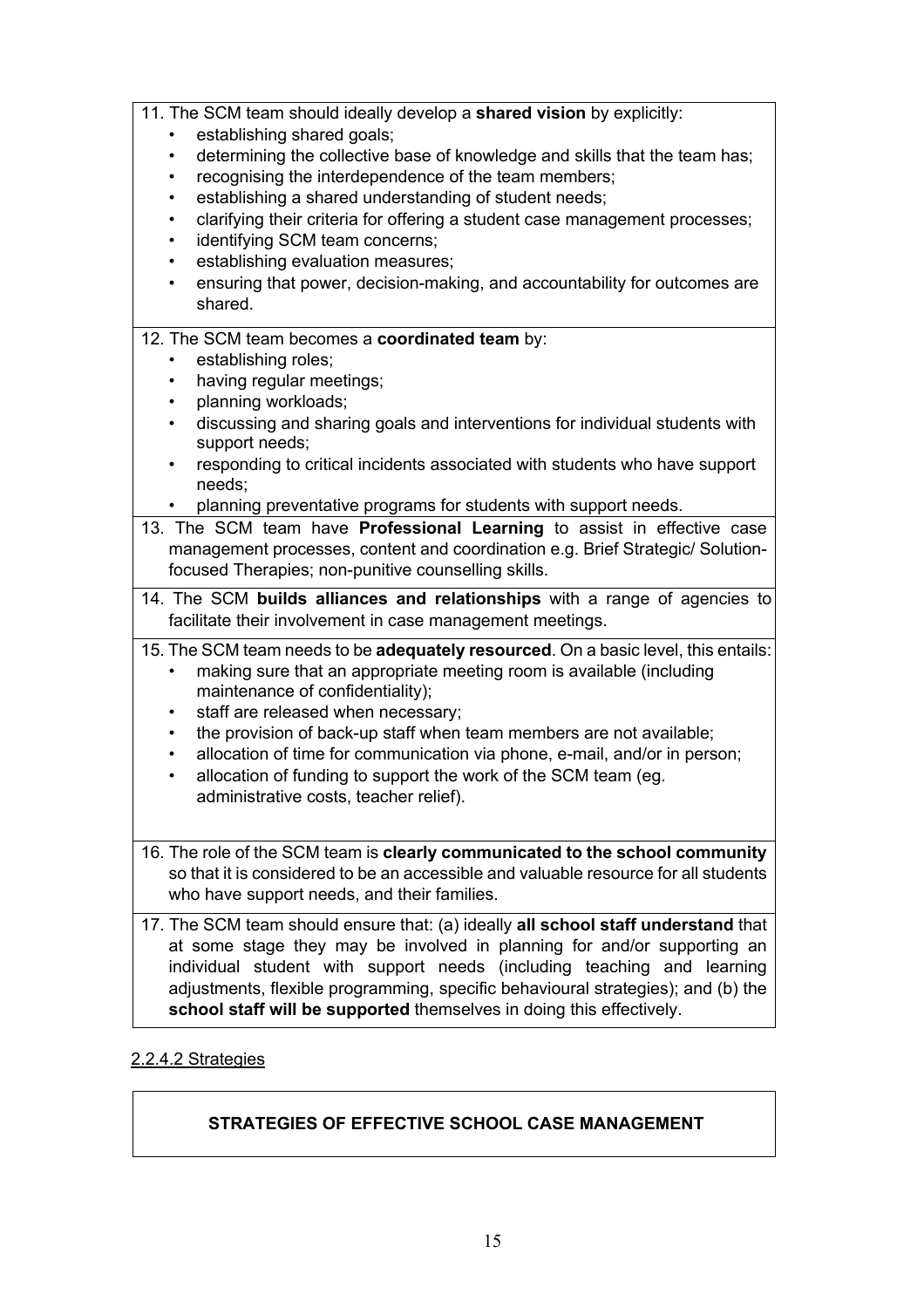#### **1.** *Case Identification***: Identifying the eligibility of the student for case management process**

1.1 Ideally, a health professional and/or the SCM team carries out a **preliminary assessment process** to determine the perceived needs of the student.

1.2 Using its **criteria** for offering a student case management processes, the SCM team **appraises** the student's needs and decides whether or not case management processes are appropriate.

1.3 If case management processes are considered **appropriate**, a **case manager is appointed** promptly (see 5.1 below).

1.4 An **initial case conference** is arranged to which the prospective student and parents/caregivers (if appropriate) and other stakeholders are invited.

1.5 The involvement of parents/caregivers depends on the **age and maturity** of students – **written informed parental consent** for the student to participate in the case conference would be necessary in many cases.

**2.** *Referral:* **Linking the student to a team member who establishes a professional relationship with the student** 

2.1 The student and his/her parents/caregivers are briefed individually on the **nature** of the case management process; the **roles, rights and responsibilities** of all involved; and the **procedures** for collecting information.

2.2 The case management **process and criteria** for selecting the student and ending case management are explained individually to the student and his/her parents/caregivers.

2.3 The student is **invited to discuss the case management process** with the SCM, and encouraged to participate collaboratively in shared planning and decisionmaking.

2.4 The student or his/her parents/caregivers undertakes and gives **written informed consent** to participate in the case management process.

2.5 In cases where a **student has an intellectual disability**, written informed consent needs to be **appropriately adjusted** according to the student's development and particular needs.

2.6 With the written informed consent of the student or his/her parents/caregivers, **appropriate accurate information** is collected before and/or after the initial case conference. This includes explaining how the information and records will be securely stored, and right of access to and any arrangements for sharing of this information.

2.7 An invitation to provide important missing **personal demographic information and data** may occur in the context of the initial case conference.

2.8 **Respect** for and true **understanding** of the student is paramount, particularly in terms of values, culture, and language.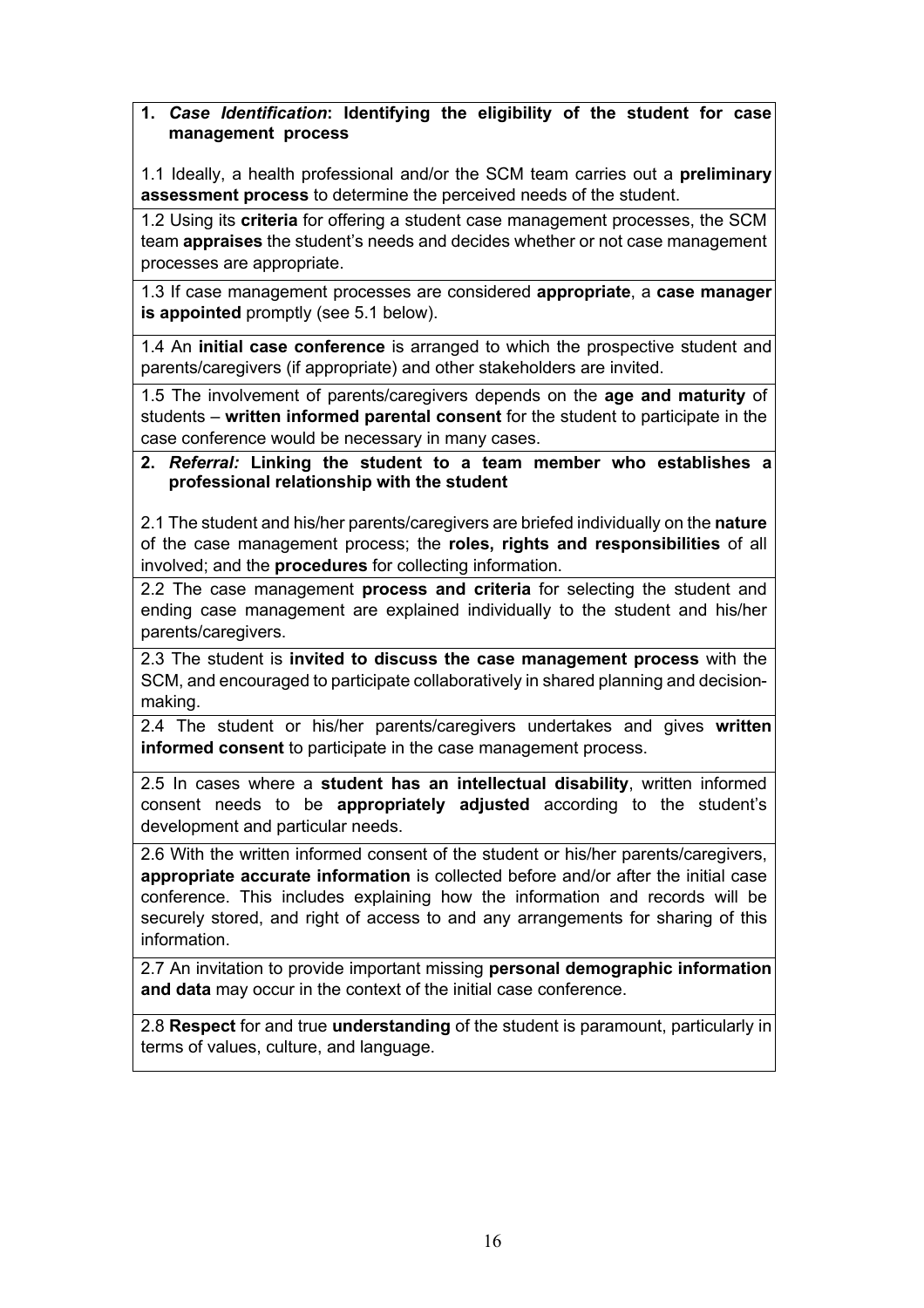#### **3.** *Assessment***: Endeavouring to understand the student's perspective, and identifying and assessing the student's needs**

3.1 Assessment is a **dynamic, educative**, and usually **ongoing process** of identifying main factors and circumstances (eg. student context, family, school, community, peers etc) that either inhibit or enhance the student's health and wellbeing.

3.2 Assessment is likely to involve **collecting and appraising** information and data from a variety of sources involving a range of disciplines and agencies.

3.3 The amount and type of information and data collected and shared will depend on the **nature and level** of student need.

3.4 Assessment improves **understanding** of the student's needs and is the basis upon which a plan of action can be developed and progress evaluated.

3.5 Assessment is **student-centred**, where the focus is on the student-in-context, and the student and his/her parents/caregivers are encouraged to participate actively in the process.

3.6 Assessment is **comprehensive**, focusing upon student strengths, protective resources and risks, the past and present, and including a broad range of student needs in areas such as mental health, education, life-skills, cultural, resilience, social, and family.

3.7 Assessment is embedded in a sound knowledge of **child and adolescent development.**

3.8 An **ecological approach** is adopted in understanding the needs of studentincontext.

3.9 Assessment outcomes and student-identified needs are **documented** and **communicated** in a language that is understood by the student and all stakeholders.

**4.** *Planning***: A collaborative and dynamic process of establishing a coordinated action plan with key stakeholders** 

4.1 The **action plan** is **outcomes focused** and, based on the needs of the student, consists of intended outcomes and associated strategies.

4.2 The **action plan includes** specific time frames, review dates, a projected date for the transition/closure/completion of case management, the roles and responsibilities of all stakeholders, and a set of criteria/performance indicators to enable an evaluation of the outcomes.

4.3 Planning is **individualised, inclusive and collaborative**; the student and his/her parents/caregivers are encouraged to identify and prioritise his/her needs, and in partnership with the case manager develop the action plan.

4.4 Planning ensures that **student needs** are balanced with **available quality resources**.

4.5 Where it is likely that **resources will be needed**, an **administrator** is present at the case management meeting and can offer resources as part of the planning process.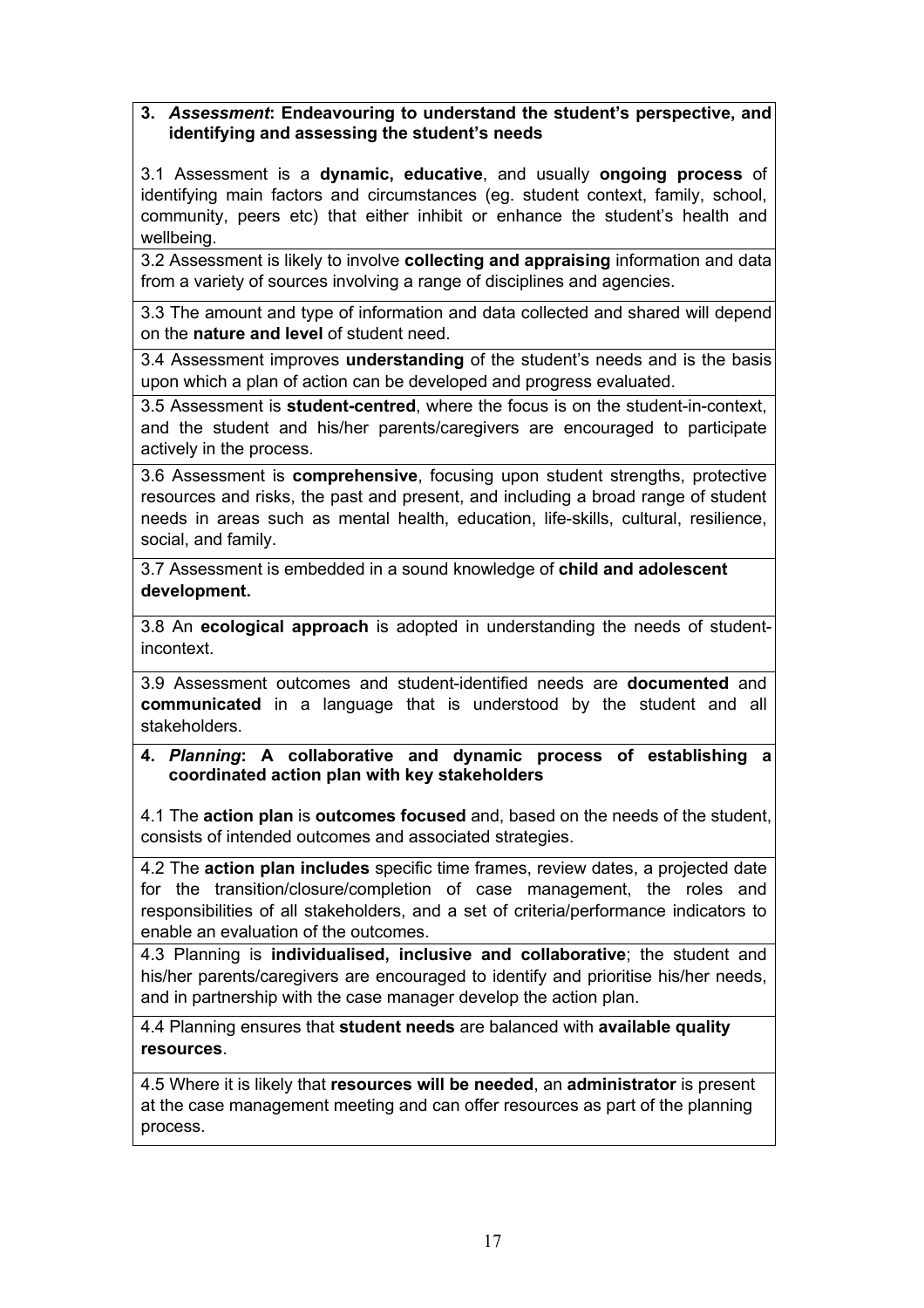4.6 Planning includes the **identification of available quality** resources and services to achieve the action plan's outcomes, and where such resources and services are limited or unavailable, contingency strategies (eg. advocating for new resources/services to be developed) to ensure maximum success in meeting the student's needs.

4.7 The student and his/her parents/caregivers are encouraged **to participate in the identification of resources and services**, and where appropriate, independently access alternative options when there are limitations of choice.

4.8 The action plan is **documented** in a format that makes sense to the student and his/her parents/caregivers, who are signatories of the plan (see example of a Case Conference Record on pp 52 and 53).

4.9 The case management process and implementation of the action plan are **clearly understood** by the student and his/her parents/caregivers so that they are informed participants who can contribute confidently to making decisions and achieving the action plan's outcomes.

4.10 The case management process must take into consideration that the **student's capacity to understand** clearly the case management process and action plan implementation is dependent on his/her developmental age and the nature of his/her needs.

#### **5.** *Implementation***: Executing, coordinating, and monitoring the action plan**

5.1 A **school-based case manager is designated** to a student to ensure that there is a coordinated approach and follow up. This case manager will be designated according to a range of factors such as ability to relate to the student and family, and the level of skills required for the case management process. For example, the case manager could be the student services manager, school counsellor, or school psychologist.

5.2 The SCM team holds **regular meetings** to review case management actions and case loads, and generally monitor case management processes.

5.3 The designated case manager ensures that the **action plan is implemented**  according to the strategies, time frames, periodic reporting, and stakeholder roles and responsibilities agreed upon.

5.4 The designated **case manager's coordination role** includes:

- identifying the services and resources needed to achieve the action plan's outcomes;
- briefing the service provider(s);
- referring the student to the service provider(s);
- convening case conferences;
- monitoring the quality of the services provided and progress towards achieving the outcomes;
- adjusting the action plan when necessary;
- reporting on the outcomes of the action plan;
- consulting and communicating on an ongoing basis with the student, service provider(s), and other stakeholders (eg. family, carers, teachers) about the above processes.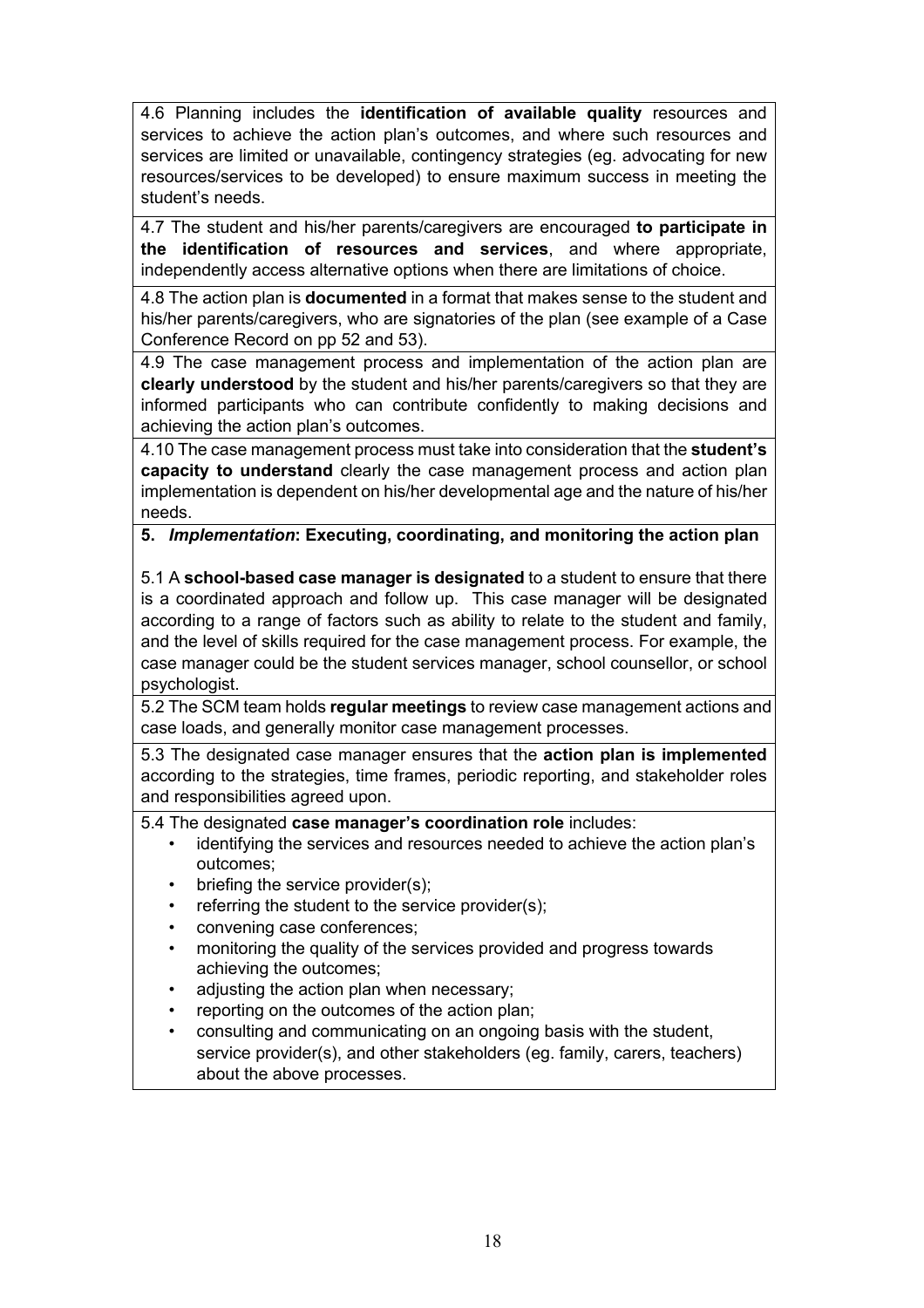5.5 The designated **case manager's role is understood and could involve delegation of support** or it could include direct support by, for example:

- mentoring the student;
- counselling the student;
- modelling pro-social behaviour;
- educating the student and parent(s)/carer(s) about the nature of the services offered;
- accompanying the student to appointments, case conferences etc;
- being an advocate for the student (eg. ensuring that the student's views are heard and actioned; lobbying for particular resources).

5.6 The designated case manager ensures that appropriate standards of **duty of care** are applied in the implementation process.

5.7 The designated case manager maintains **a good rapport and communication**  with the student, and respects the student's legal and human rights, privacy and confidentiality within the bounds of safety and well-being.

5.8 Ideally, case conferences are based on **good practices** associated with **facilitating meetings and group processes** such as:

- Clarifying the purpose of the meeting;
- Checking on participants' understanding of the process and intended outcomes;
- Ensuring that all participants have an opportunity to speak;
- Encouraging all participants to listen to each other;
- Making sure that the student's views have been heard and incorporated in shared decision-making and planning;
- Endeavouring to be non-judgemental;
- Managing conflict in a constructive way:
- Using a Solution-focused approach;
- Articulating clear outcomes that all participants understand;
- Staving within time schedules:
- Maintaining accurate written records.

5.9 A **collaborative approach** is used when implementing the action plan, involving active interaction, collaborative monitoring and reviewing of progress, mutual problem-solving, and collective strategising between the case manager, student, parent(s)/carer(s), other stakeholders, and all service providers.

5.10 The **individualised plans** (behavioural and educational) are shared with staff involved with the student (class teachers) and ideas about teaching and learning adjustments are negotiated. In cases where out-of-class issues arise (eg. lunchtimes) a plan for implementation is negotiated and shared with relevant staff.

#### **6.** *Transition or Closure or Completion***: Developing a transition plan to move to minimal or no case management**

6.1 A **transition plan** is identified at the **commencement** of the case management process and developed in collaboration with the student, service providers, and all stakeholders.

6.2 The transition plan is based on the information gathered at the **referral and assessment phases**, and is informed by the monitoring and reviewing processes.

6.3 The **criteria for completing** the case management cycle usually include achievement of the action plan outcomes; compliance with legal requirements; and expiry of time frames.